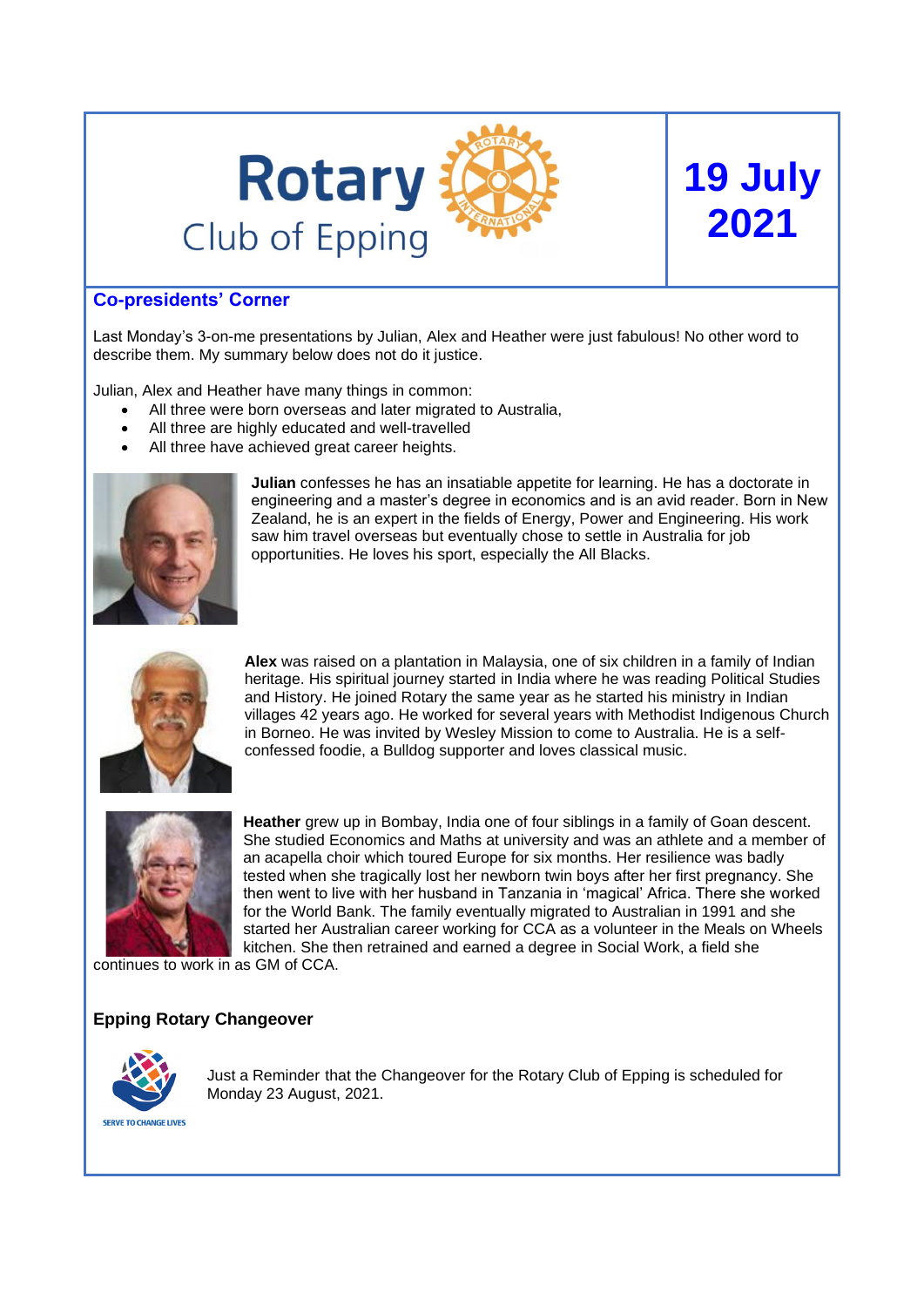We will be 'Zooming' again next Monday night, 26 July. We will open up at 6.30pm for fellowship before our 'presentation commencing at 7pm.

Zoom details are:

## **Link to Join Zoom Meeting**

**<https://us02web.zoom.us/j/5526138035?pwd=ZVRMTnRwTEdPYndKUUFkYUVjT2J0QT09>**

#### **Meeting ID: 552 613 8035 Passcode: 866069**

## **Lockdown Links**

During these times of lockdown, life can be difficult, so we ask that you take the time to phone a fellow Club member to see how they are going. I am sure it will be beneficial for the caller and receiver alike!

### **Toula**

# **What is Coming Up**

| Date              | Venue      | Organisation         | <b>Speaker</b>      |
|-------------------|------------|----------------------|---------------------|
| 26th July         | Zoom       | <b>Historic Tour</b> | Trevor              |
| 2nd August        | Zoom       | ROMAC                | <b>Harold Sharp</b> |
| 9th August        | Zoom       | Madagascar<br>Video  |                     |
| 16th August       | TBA        | <b>MITO ????</b>     |                     |
| 23rd August       | TBA        | Changeover           |                     |
| 30th August       | TBA        | Anglicare            | Magnus<br>Linder    |
| 6th September     | <b>TBA</b> | Shine for Kids       | Andrew Keo          |
| 13th<br>September | TBA        | Social Night ???     |                     |
| 20th              |            |                      | Robyn               |
| September         | TBA        | Inner Wheel          | Mackey              |

## **CCA Needs Help**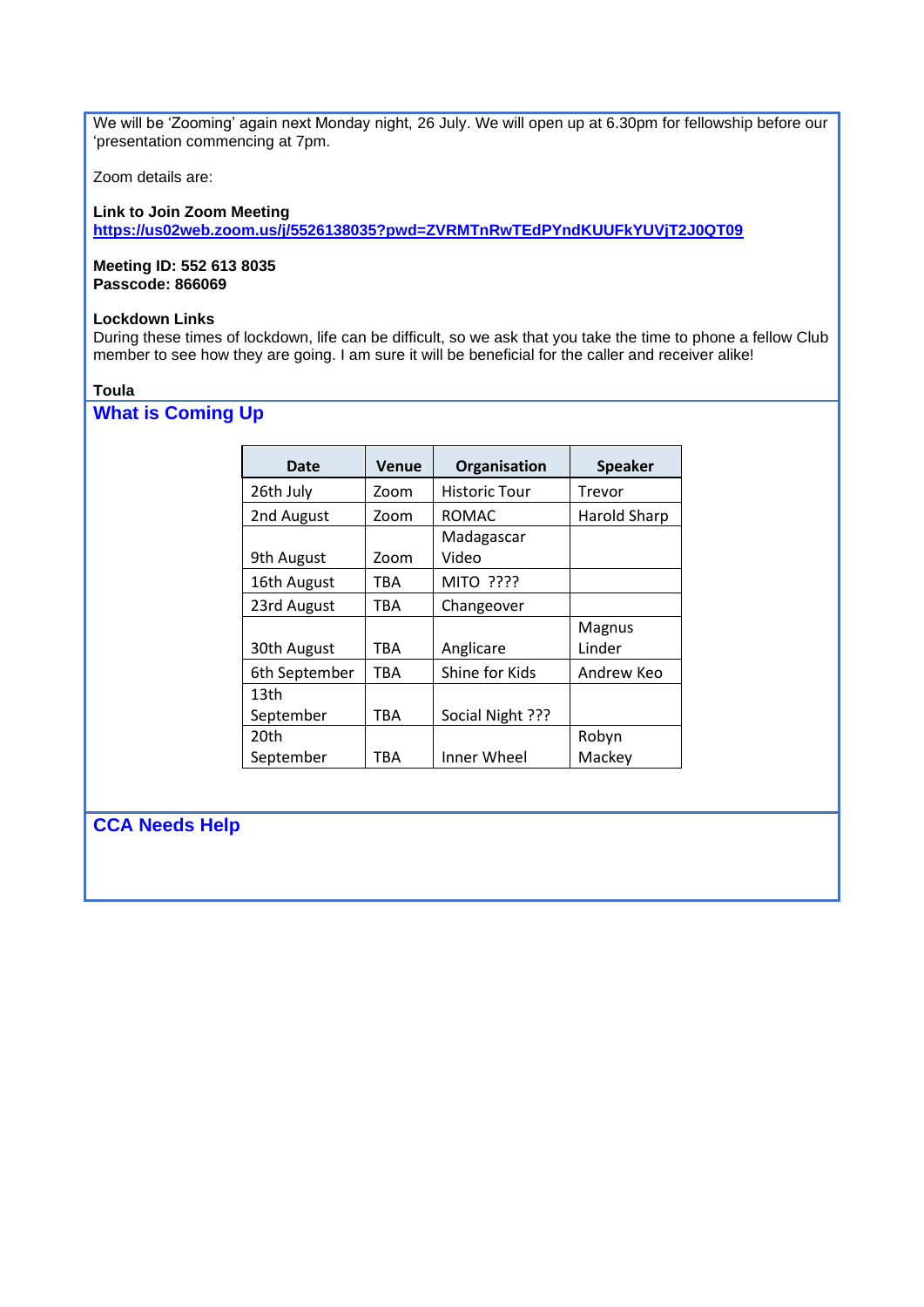

# A CALL FOR HELP

# **URGENT DONATIONS NEEDED**

We are seeing a record number of people accessing our Emergency Relief & Food Parcels service. We urgently need donations of the following items to help the most vulnerable members of our community during this difficult time.

We would be grateful for your donations of any of the items below:

- Long Life Milk
- · Personal Hygiene Items Soap, toothpaste, toothbrush, deodorant, shampoo, conditioner, razor, sanitary pads, toilet paper
- . Non-perishable foods with long shelf life, such as canned goods and dried fruit
- · Breakfast Cereal
- · Instant Noodles Cup / Packet
- Rice / Pasta
- Vegemite / Peanut Butter / Jam
- Tea Bags / Small Jars of Coffee

Drop off location: 12 Lakeside Road, Eastwood Drop off days/times: Monday-Friday, 9am to 5pm

To arrange Click & Collect or Online-Delivery please contact 9858 3222.

We Thank You in advance for your generosity.

Alternatively, to make a monetary donation please click on the button below.

## https://ccas.org.au/donate-online/

## **District Governor's Message**

Tough news for all impacted by COVID. Please stay safe and follow the rules and YES we are all missing family and friend's. Now is the time to reach out to fellow members, say hullo and check in.

## **Club Changeovers**

Tania and I have attended a few Changeovers personally and then by Zoom. Loved the Ryde club's spin around the screens where AG Chair, Julie Thorp exclaimed, "I love the Rotary Club of Ryde" and Malcolm McGregor a Rotarian's partner, upon being recognised as a Paul Harris Fellow said, "The camaraderie of